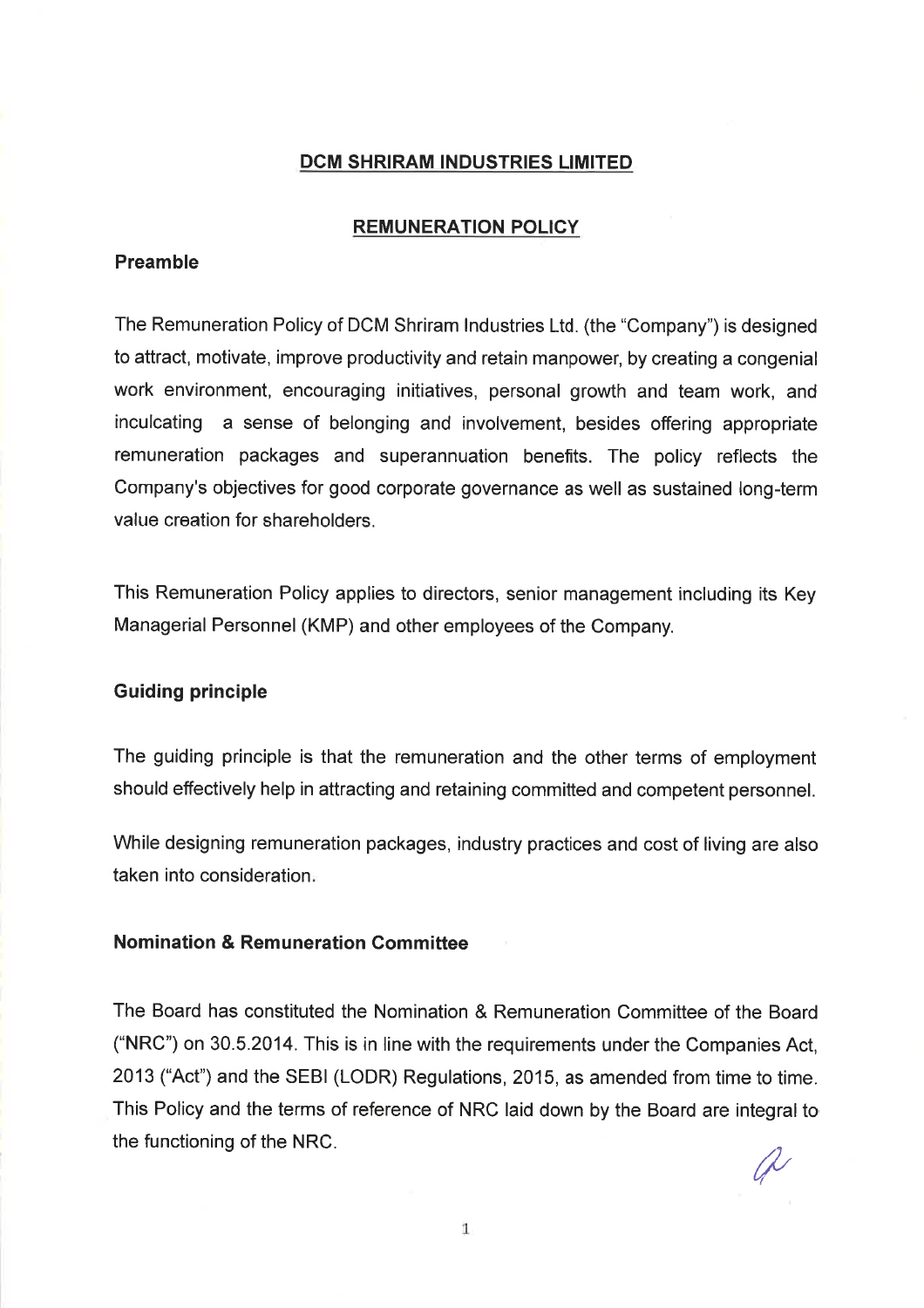# **Definitions**

- a. "Board" means Board of Directors of the Company.
- b. "Directors" means Directors of the Company
- c. "Committee" means Nomination & Remuneration Committee of the Company as constituted or reconstituted by the Board, in accordance with the Act and applicable Listing Regulations.
- d. "Company" means DCM Shriram lndustries Limited
- <sup>6</sup> "lndependent Director" means a director appointed pursuant to Section 149(6) of the Act and Rules thereunder and the Listing Regulations.
- f. "Key Managerial Personnel (KMP)" in reference to the Company means:
	- the Senior Managing Director & CEO;
	- Chief Financial Officer; and
	- Company Secretary
- g. "Listing Regulations" means SEBI (LODR) Regulations, 2015 as amended from time to time.
- h. "Senior Management" means officers/ personnel of the Company, who are members of its core management team, including Executive Directors and Heads of Operations. Presently, apart from Executive Directors, Heads of Operations- (Sugar), (Chemicals), (Rayons), President (Business Group Alcohol), President (Corporate Office), CFO and CS constitute Senior Management one level below the Board. The Sr. Managing Director may include any other officer(s) as part of Senior Management considering nature of job/ responsibility from time to time.

#### i. Rank and Designation

# Rank

There is a distinction between "Rank/ Category" and "Designation" of an officer Designation may not necessarily be an indication of the Rank/ Category.

The Company categorizes executives broadly in the following Ranks/Categories:

- Officer  $-$  Grade I, II, III, etc.
- Manaqer Asst. Manager, Sr.AM, Dy. Manager, Addl. Manager, Manager, Sr. Manager, etc.
- General Manager Asst.GM, Dy.GM, Addl.GM, GM, Sr.GM, Chief GM, V.P. Sr. VP, Jt. President, etc.
- Executive Director/ Sr. Exe. Director (President/ Executive President)

## Desiqnations:

Designations are no indicator of Rank/ Category of an officer and are assigned considering nature of work, responsibilities, need to deal with external agencies, domestic and international, etc.  $\mathcal{A}$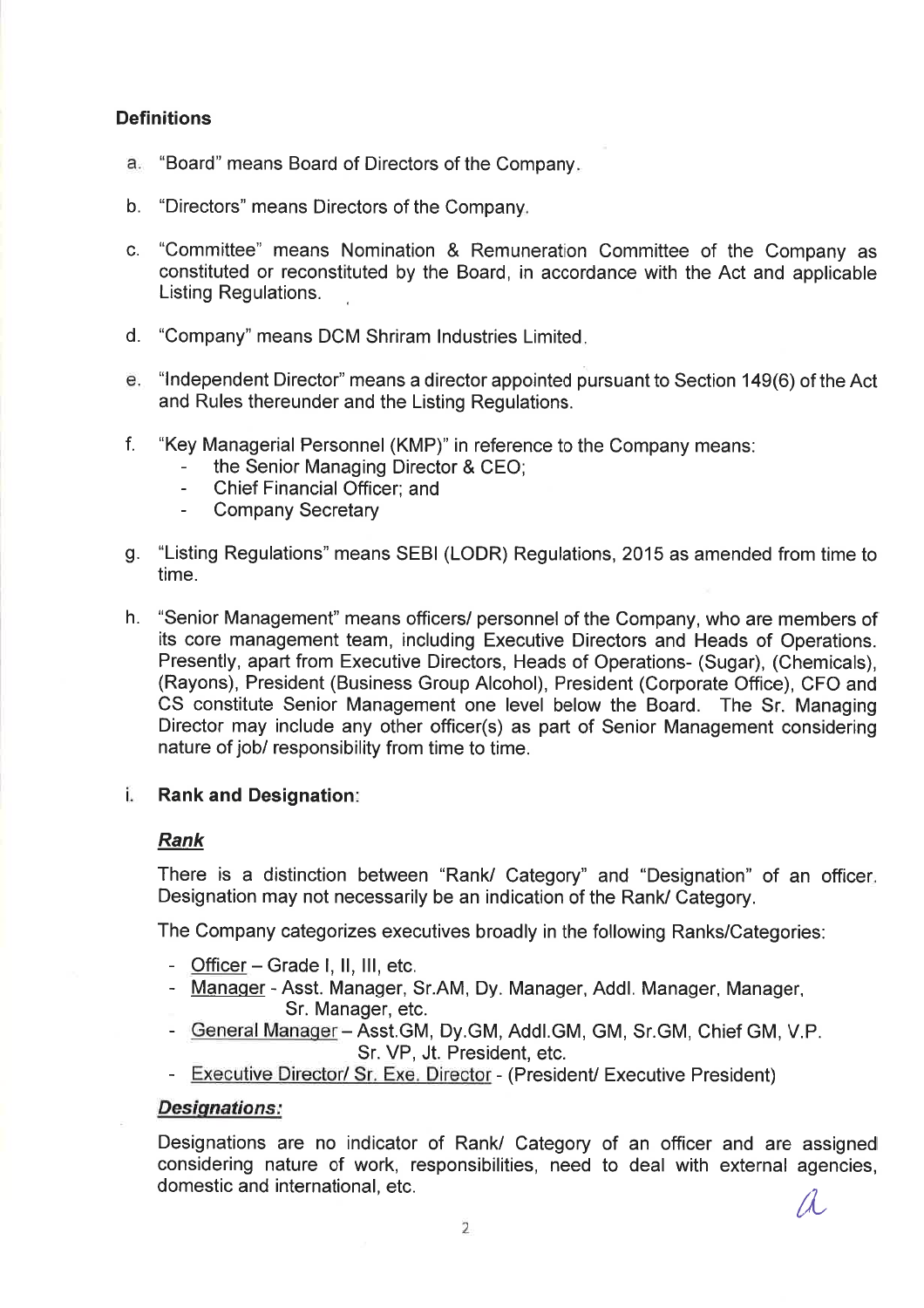#### **Directors**

The non-executive directors are paid remuneration in the form of sitting fees for attending Board and Committee meetings, as fixed by the Board of Directors from time to time, subject to statutory provisions. Presently sitting fee is Rs.50,000 per Board meeting and Rs.25,000 per Committee meeting. ln addition, the non-executive directors may be paid commission of up to  $1\%$  of the net profit of the Company computed in the manner laid down under Section 198 of the Companies Act, 2013, every year from the financial year 2016-17 onwards, in such amount and proportion as may be decided by the Board of Directors.

Remuneration of Whole Time Directors including Managing Director reflects the overall remuneration philosophy and guiding principle of the Company. When considering the appointment and remuneration of Whole Time Directors, the Nomination & Remuneration Committee (NRC) considers pay and employment conditions in the industry, merit and seniority of the person and the paying capacity of the Company.

The NRC while designing the remuneration package considers the level and composition of remuneration to be reasonable and sufficient to attract, retain and motivate the person to ensure the quality required to run the company successfully.

The NRC while considering a remuneration package must ensure a balance between fixed and performance linked variable pay reflecting short and long term performance objectives appropriate to the working of the company and its goals.

The NRC considers that a successful Remuneration Policy must ensure that some part of the remuneration package is linked to the achievement of corporate performance targets and a strong alignment of interest with stakeholders.

The term of office and remuneration of Whole Time Directors are subject to the approval of the Board of Directors, shareholders and the limits laid down under the Companies Act from time to time.

3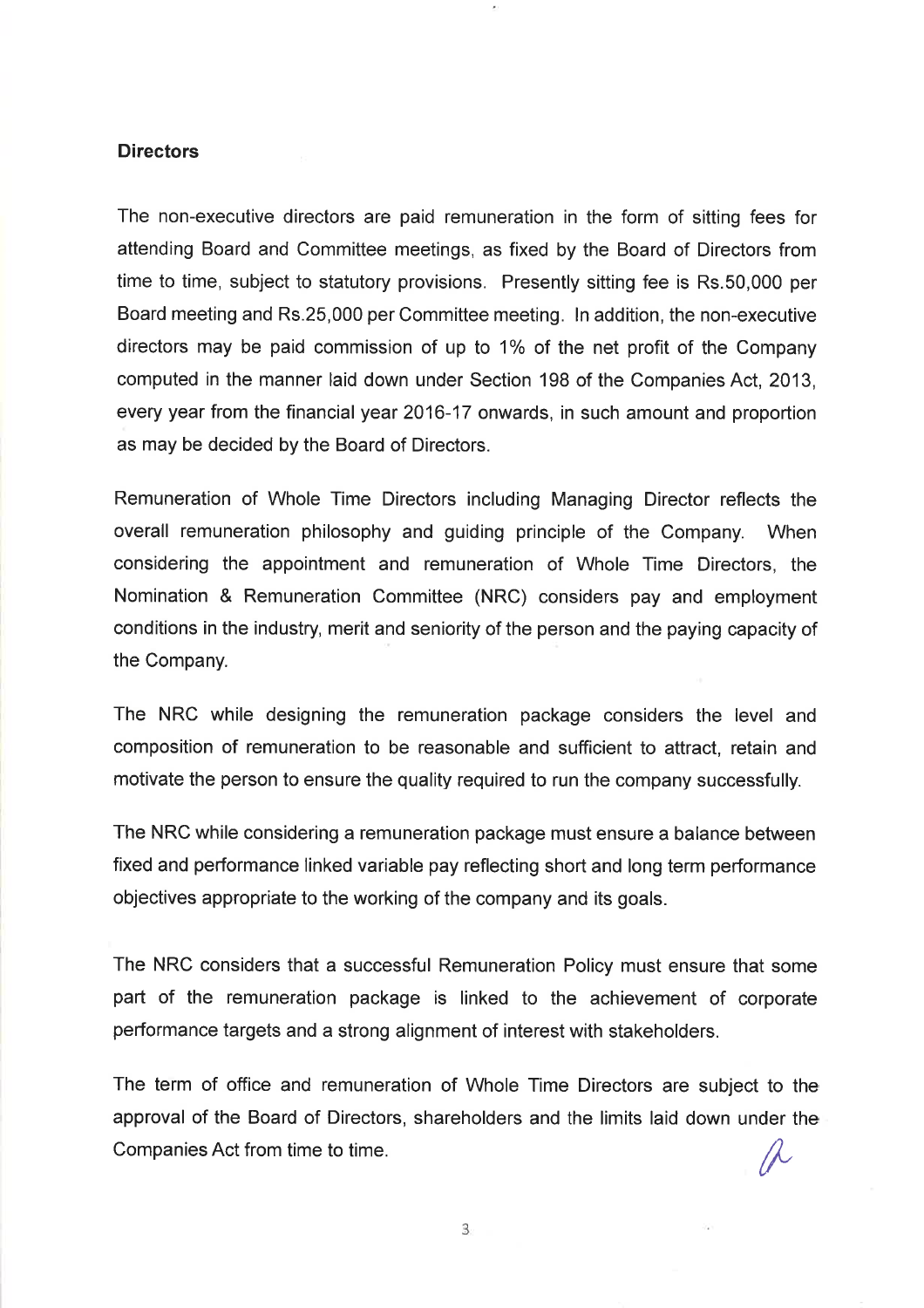## Reward principles and objectives

The Company's Remuneration Policy is guided by a reward framework and set of principles and objectives as more fully and particularly envisaged u/s 178 of the Companies Act 2013, inter alia principles pertaining to determining qualifications, positive attributes, integrity and independence etc.

#### Reward policies

Remuneration packages for Whole Time Directors are designed subject to the limits laid down under the Companies Act, 2013 to remunerate them fairly and responsibly. The Whole Time Directors' remuneration comprises of salary, perquisites and performance based commission/ reward apart from retirement benefits like P.F., Superannuation, Gratuity, etc as per Rules of the Company.

Remuneration also aims to motivate personnel to deliver Company's key business strategies, create a strong performance oriented environment and reward achievement of meaningful targets over the short and long term.

The Whole Time Directors are entitled to customary non-monetary benefits such as company cars, furnished accommodation, health care benefits, leave travel, communication facilities, etc. Their terms of appointment provide for severance payments as per the Companies Act.

## Key Managerial Personnel and Senior Management

Appointment of KMP & Senior Management personnel and cessation of their service are subject to the approval of the NRC and the Board. All remuneration in whatever form payable to KMPs/ Senior Management Personnel shall be approved by the Board on recommendation of the NRC. However Annual increments and elevation/ deployment of Senior Management Personnel one level below the Board other than KMPs shall be decided by the Managing Director/ Sr. Managing Director, as the case may be.

Total remuneration comprises of:

a) A fixed base salary - set at a level aimed at attracting and retaining executives with professional and personal competence, showing good performance towards achieving Company goals.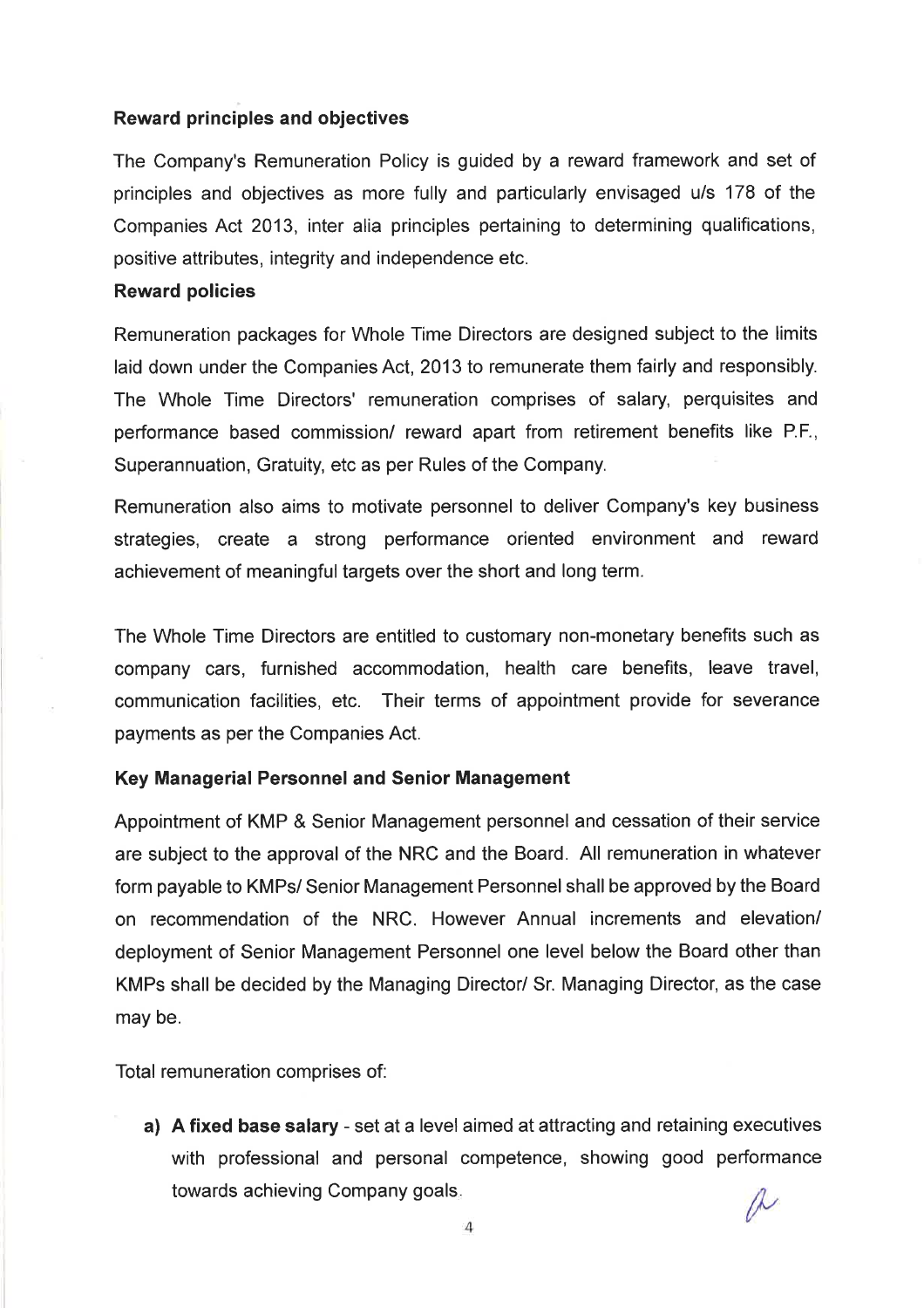- b) Perquisites in the form of house rent allowance/ accommodation, furnishing allowance, reimbursement of medical expenses, conveyance, telephone, leave travel, etc.
- c) Retirement benefits contribution to PF, superannuation, gratuity, etc as per Company Rules.
- d) Motivation/ Reward A performance appraisal is carried out annually and promotions/ increments/ rewards are decided by CMD based on the appraisal and recommendation of the concerned Whole Time Director, where applicable.
- e) Severance payments in accordance with terms of employment, and applicable statutory requirements, if any.

## Other employees

The remuneration of other employees is fixed from time to time as per the guiding principles outlined above and considering industry standards and cost of living. In addition to basic salary they are also provided perquisites and retirement benefits as per schemes of the Company and statutory requirements, where applicable. Policy of motivation/ reward/ severance payments are applicable to this category of personnel as in the case of those in the management cadre.

## Disclosure of information

Information on the total remuneration of members of the Company's Board of Directors, Whole Time Directors and KMP/ senior management personnel may be disclosed in the Company's annual financial statements as per statutory requirements.

## Application of the Remuneration Policy

This Remuneration Policy shall continue to guide all future employment of Directors, Company's Senior Management including Key Managerial Personnel and other il" employees.